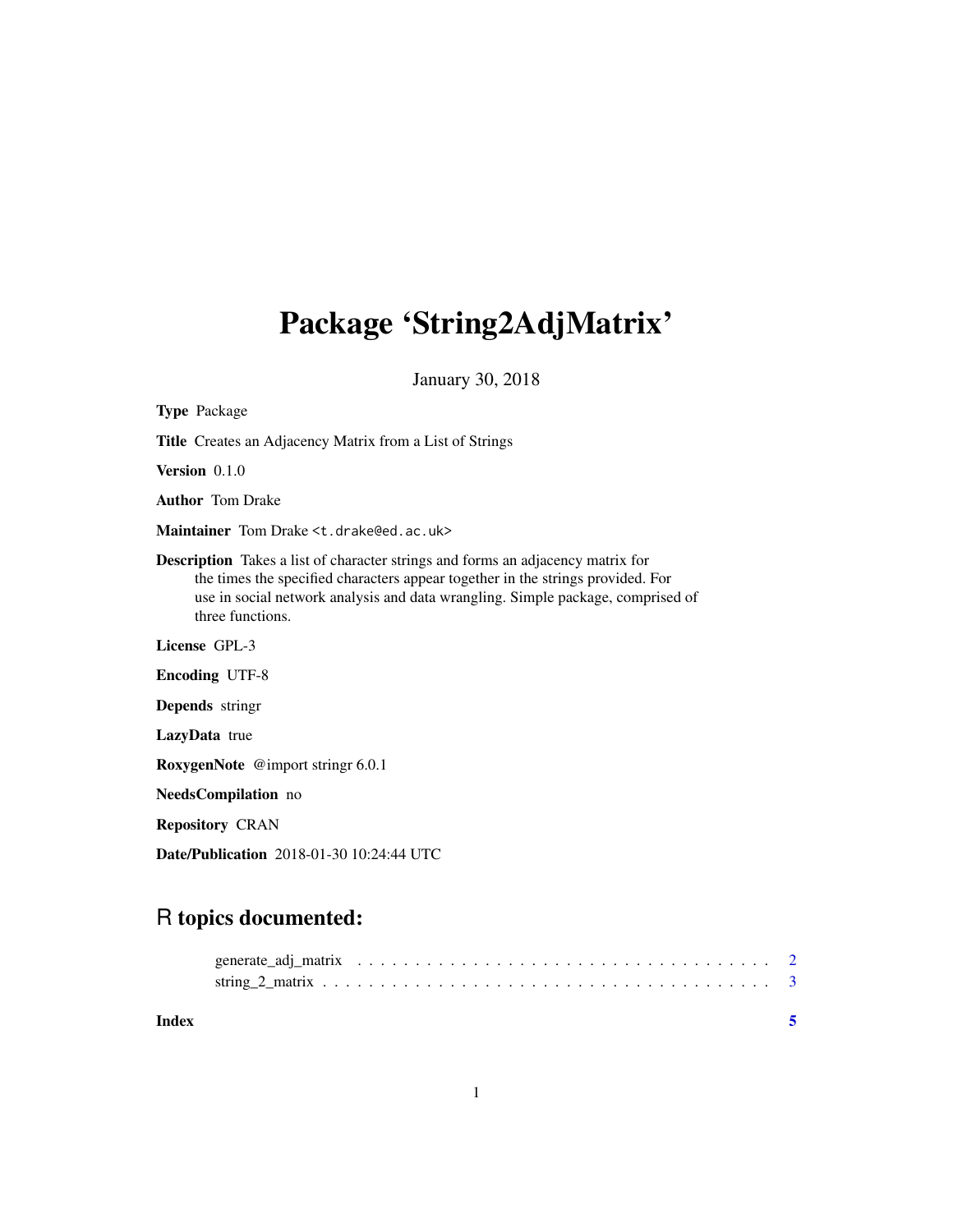<span id="page-1-0"></span>generate\_adj\_matrix *generate\_adj\_matrix*

#### Description

Generates a blank adjacency matrix from a specified string

#### Usage

```
generate_adj_matrix(string_data, data_separator = ",", remove_spaces = F)
```
#### Arguments

| string_data   | The 'string_data' argument is the string from which the unique values and matrix<br>will be generated.                                                                                                                                                                              |
|---------------|-------------------------------------------------------------------------------------------------------------------------------------------------------------------------------------------------------------------------------------------------------------------------------------|
|               | data_separator The 'data_separator' argument is the chracter separating specified substrings in<br>the given string. Default is $\cdot$ .                                                                                                                                           |
| remove_spaces | The 'remove_spaces' argument will remove spaces from the header values (thus<br>disrupting the search unless all spaces are removed in the given string in next<br>steps). This is useful for separating strings with an irregular number of spaces<br>between the same substrings. |

#### Details

Generates an adjacency matrix from a given string. Detects unique values and generates a blank matrix with colnames and rownames of each unique value in supplied string. Data must be provided as a character string.

#### Author(s)

Tom Drake

#### Examples

```
##Example
library(String2AdjMatrix)
```
#Start with character string to generate an adjacency matrix from string\_in = c('apples, pears, bananas', 'apples, bananas', 'apples, pears')

```
#Generate a new blank matrix
blank_matrix = generate_adj_matrix(string_in)
```

```
#Now fill the matrix
string_2_matrix(blank_matrix, string_in)
```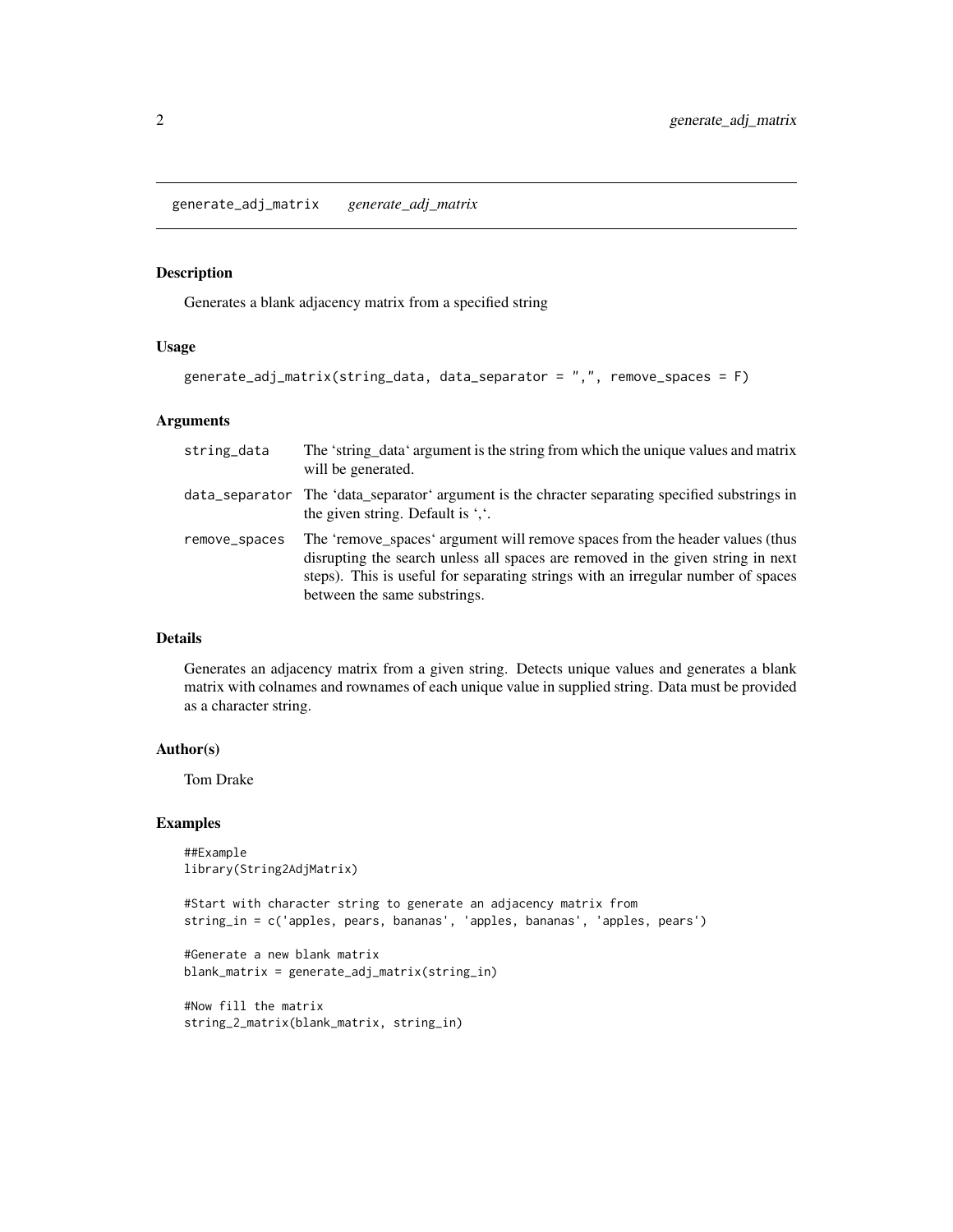<span id="page-2-0"></span>string\_2\_matrix *string\_2\_matrix*

#### Description

Creates an adjacency matrix

#### Usage

```
string_2_matrix(new_matrix, supplied_string, self = 0)
```
#### Arguments

| new_matrix      | The 'new_matrix' element of the function should be either the matrix generated                                                                                                                                                                                                    |
|-----------------|-----------------------------------------------------------------------------------------------------------------------------------------------------------------------------------------------------------------------------------------------------------------------------------|
|                 | by 'generate_adj_matrix()' or an empty data matrix of equal number of rows                                                                                                                                                                                                        |
|                 | and columns. These should have unique values specified as the row names and                                                                                                                                                                                                       |
|                 | column names.                                                                                                                                                                                                                                                                     |
| supplied_string |                                                                                                                                                                                                                                                                                   |
|                 | The 'supplied_string' element refers to the string in which the search is to be<br>performed. i.e 'list = $c$ ('apples, pears, bananas', 'apples, bananas', 'apples,<br>pears')'                                                                                                  |
| self            | The 'self' option specifies how to handle data when the specified object is found<br>within a string. Default is 0. i.e. the adjacency matrix does not count it when<br>the substring is found, only when the substring is found in combination with<br>another unique substring. |

#### Value

An adjacency matrix

#### Note

Generating large matrices is computationally intensive and may take a while.

#### Author(s)

Tom Drake

#### Examples

```
##Example
library(String2AdjMatrix)
#Start with character string to generate an adjacency matrix from
string_in = c('apples, pears, bananas', 'apples, bananas', 'apples, pears')
#Generate a new blank matrix
blank_matrix = generate_adj_matrix(string_in)
```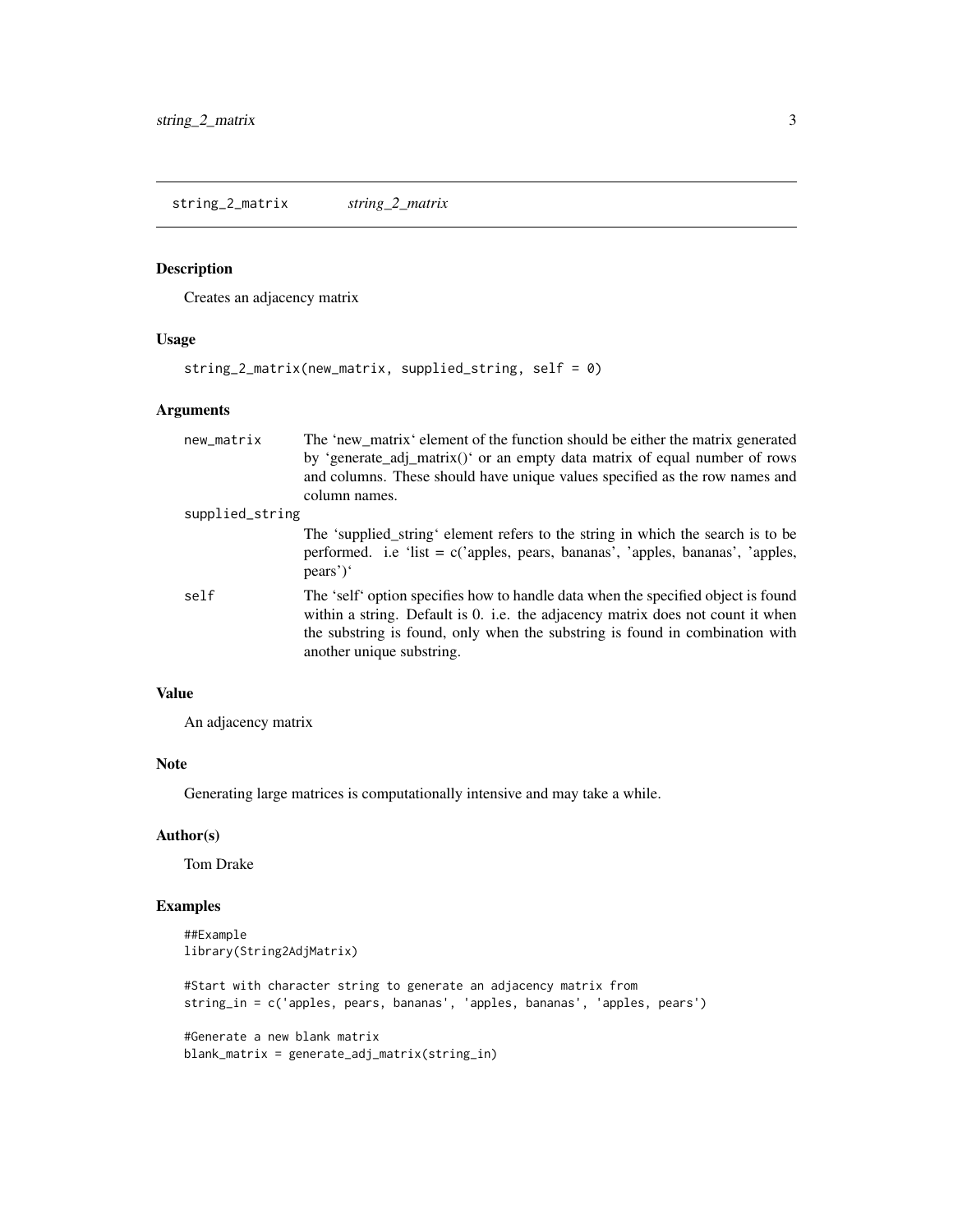4 string\_2\_matrix

#Now fill the matrix string\_2\_matrix(blank\_matrix, string\_in)